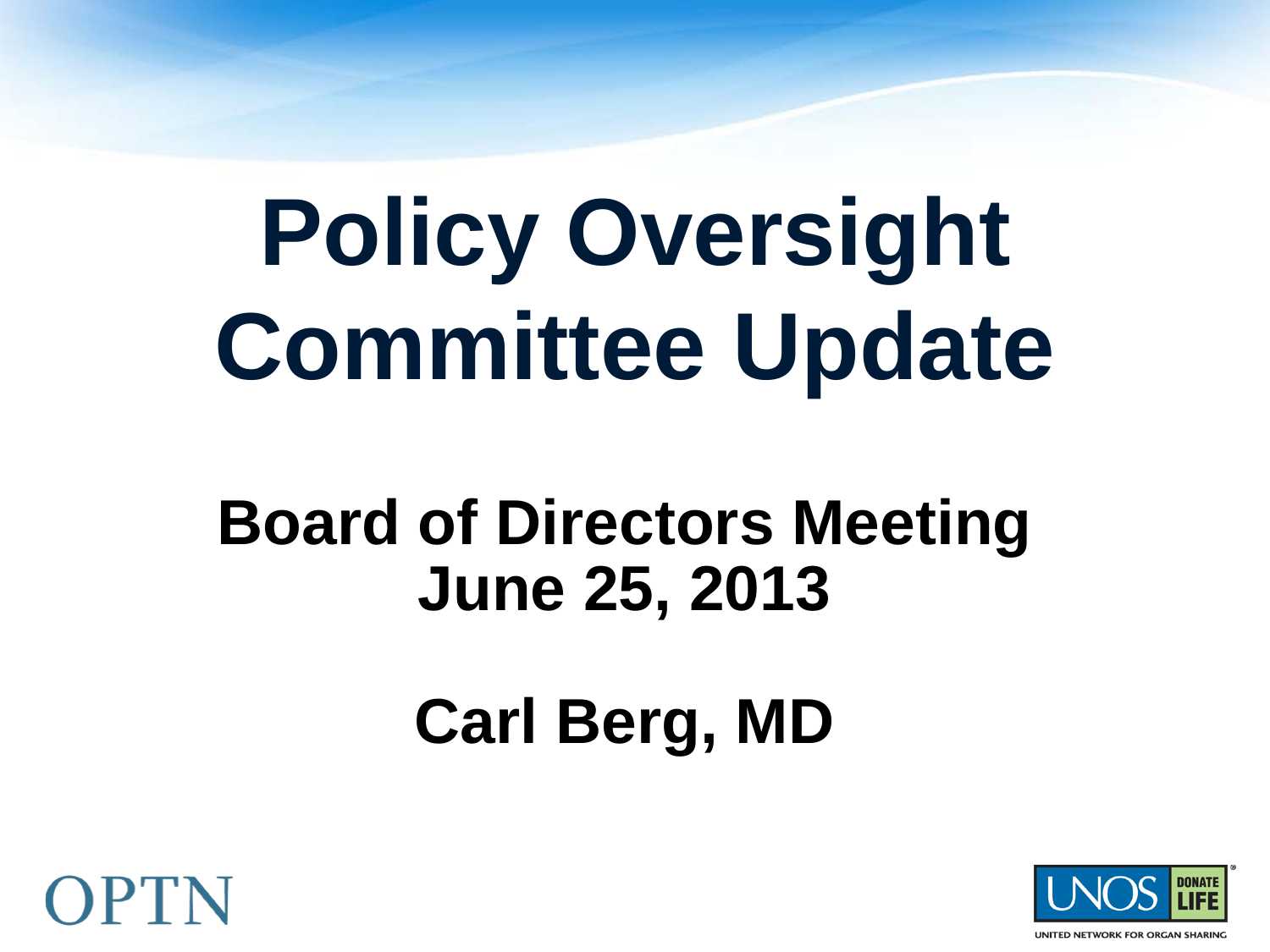## **Current Work**

- Geography
- Multi-Organ Allocation
- Review of Committee Projects
- Policy Rewrite Project



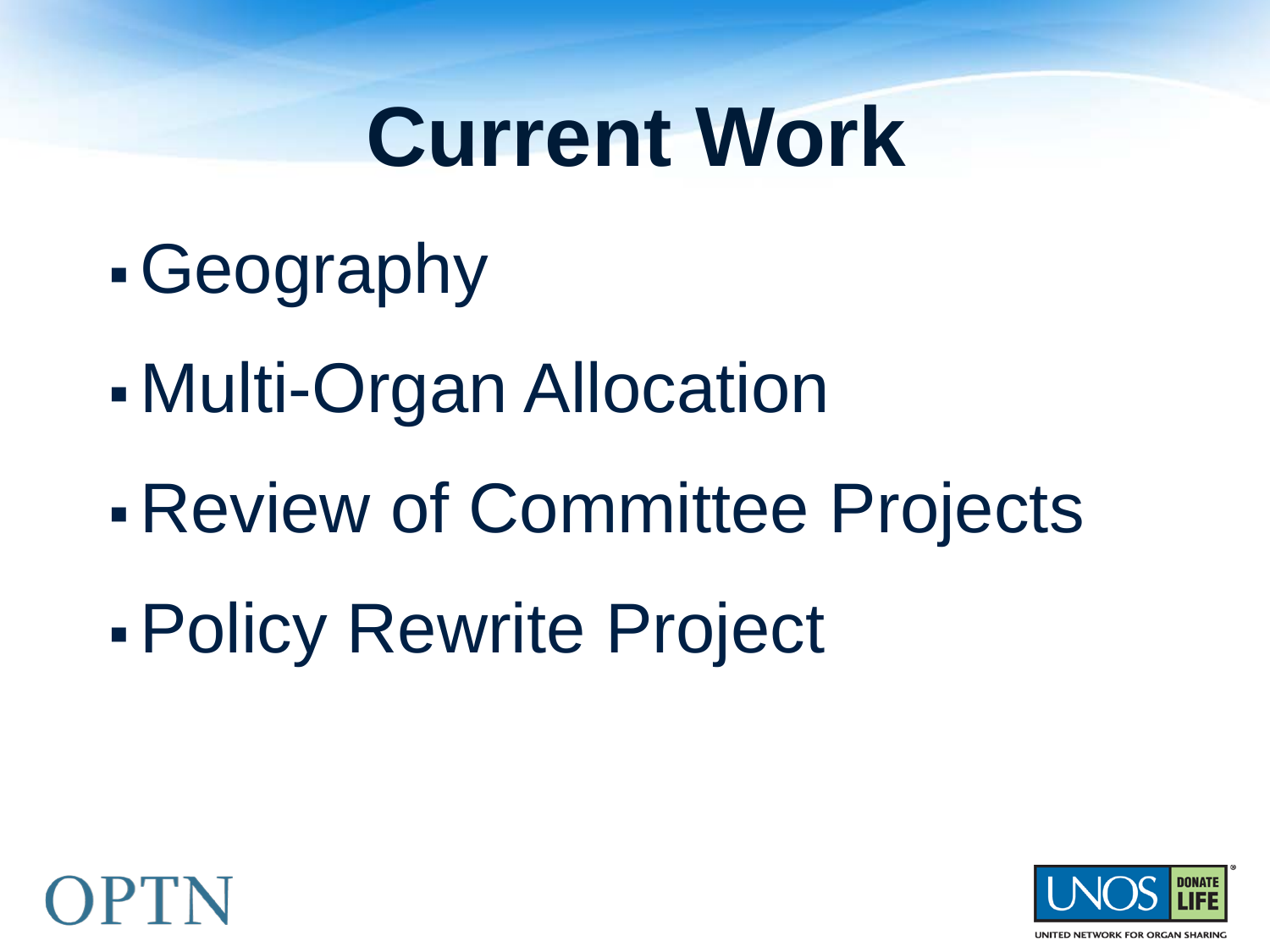#### **Geography**

\*\***RESOLVED, that the Board of Directors approve the following position regarding geography in organ allocation:**

- The existing geographic disparity in allocation of organs for transplant is unacceptably high.
- The Board directs the organ-specific committees to define the measurement of fairness and any constraints for each organ system by June 30, 2013. The measurement of fairness may vary by organ type but must consider fairness based upon criteria that best represent patient outcome.
- The Board requests that optimized systems utilizing overlapping versus non-overlapping geographic boundaries be compared, including using or disregarding current DSA boundaries in allocation.

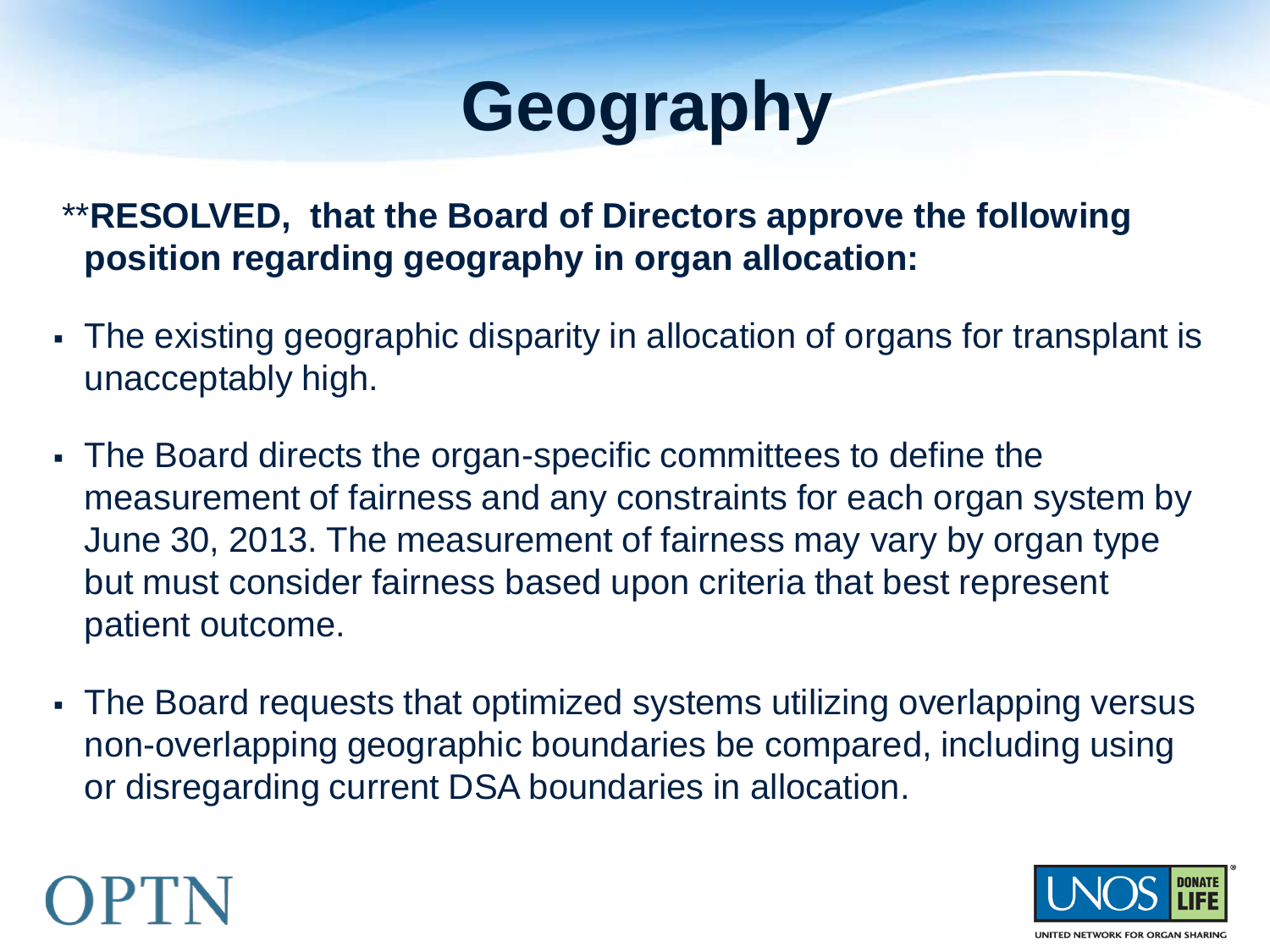### **Fairness Metrics**

#### **Kidney Committee**

- Waiting time or
- Offer rate for recently listed candidates.

#### **Liver Committee**

Variance in median MELD at transplant across DSAs

#### **Thoracic Committee**

 Waitlist mortality (along with secondary factors such as waitlist time and post-transplant survival)

#### **Pancreas Committee**

 Comparable waiting list mortality rate across different geographic areas



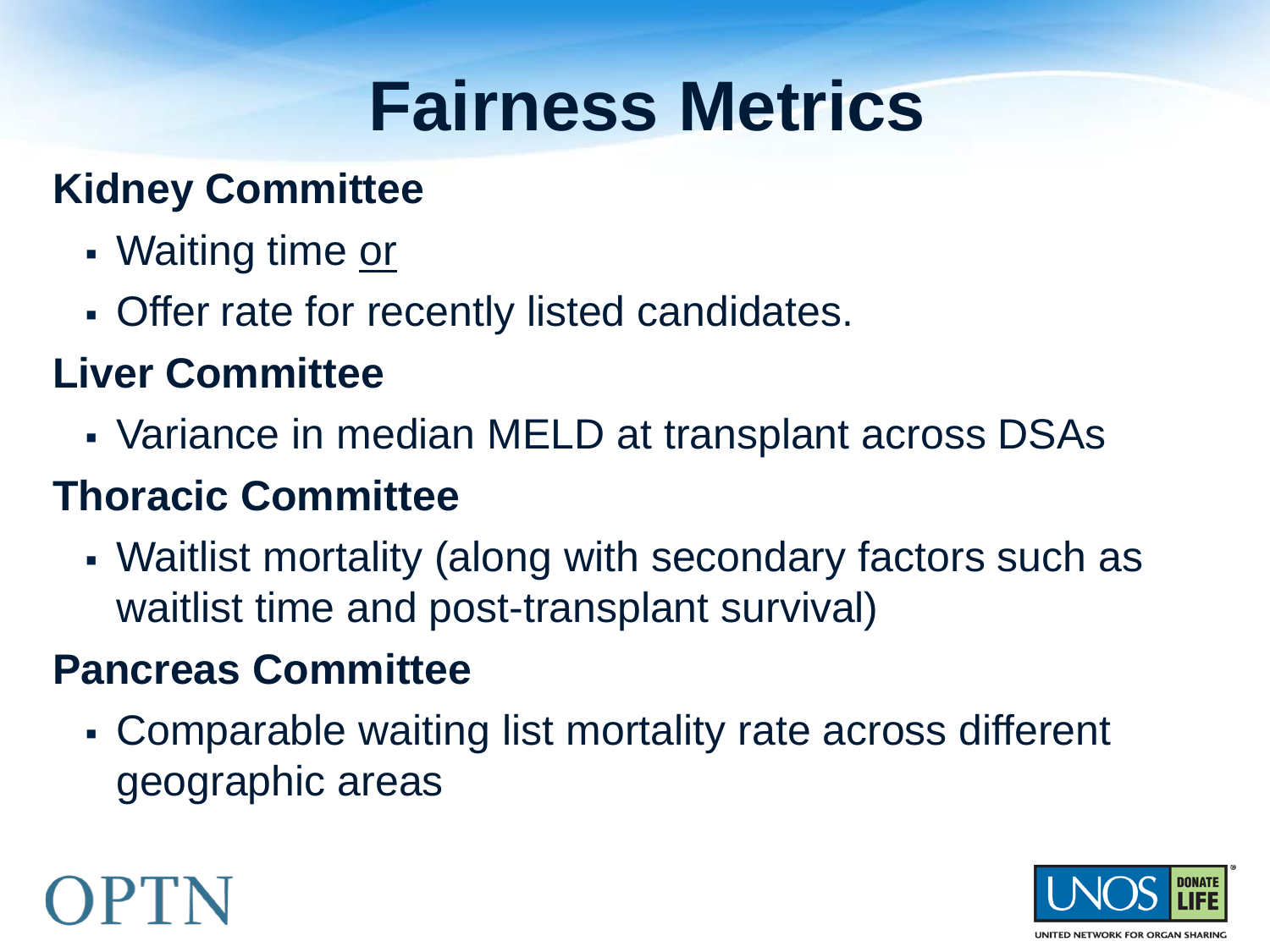### **Next Step**

- If the Board endorses the metrics then the plan over the next couple of years is for each of the committees to begin working with the SRTR to generate analyses to develop proposals that address geographical disparities.
- POC will review principles and systemic issues related to the geographical distribution of organs.



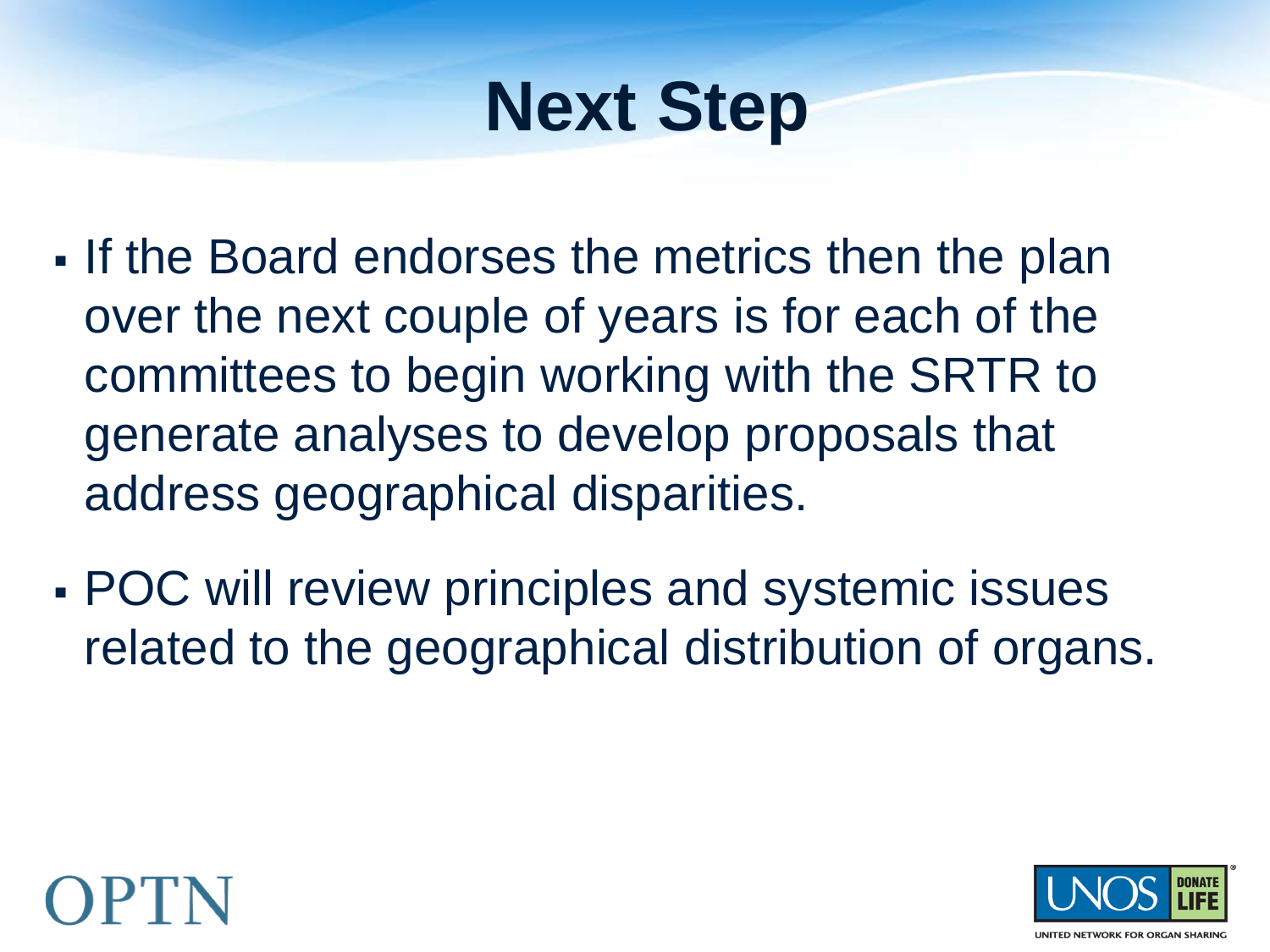At the April 15, 2013 POC meeting, the SRTR presented an analysis that looked at the outcomes of simultaneous liver-kidney (SLK) versus liver transplant alone (LTA), the risk of end-stage renal disease (ESRD) among liver transplant recipients with pre-transplant renal dysfunction and whether it is possible to predict ESRD following LTA.

Dr. Rich Formica presented ideas for developing a fail safe to protect patients who have undergone an isolated liver transplant then subsequently have renal dysfunction that does not recover. He also presented some ideas for renal criteria in order to receive a kidney allograft at the time of liver transplantation.



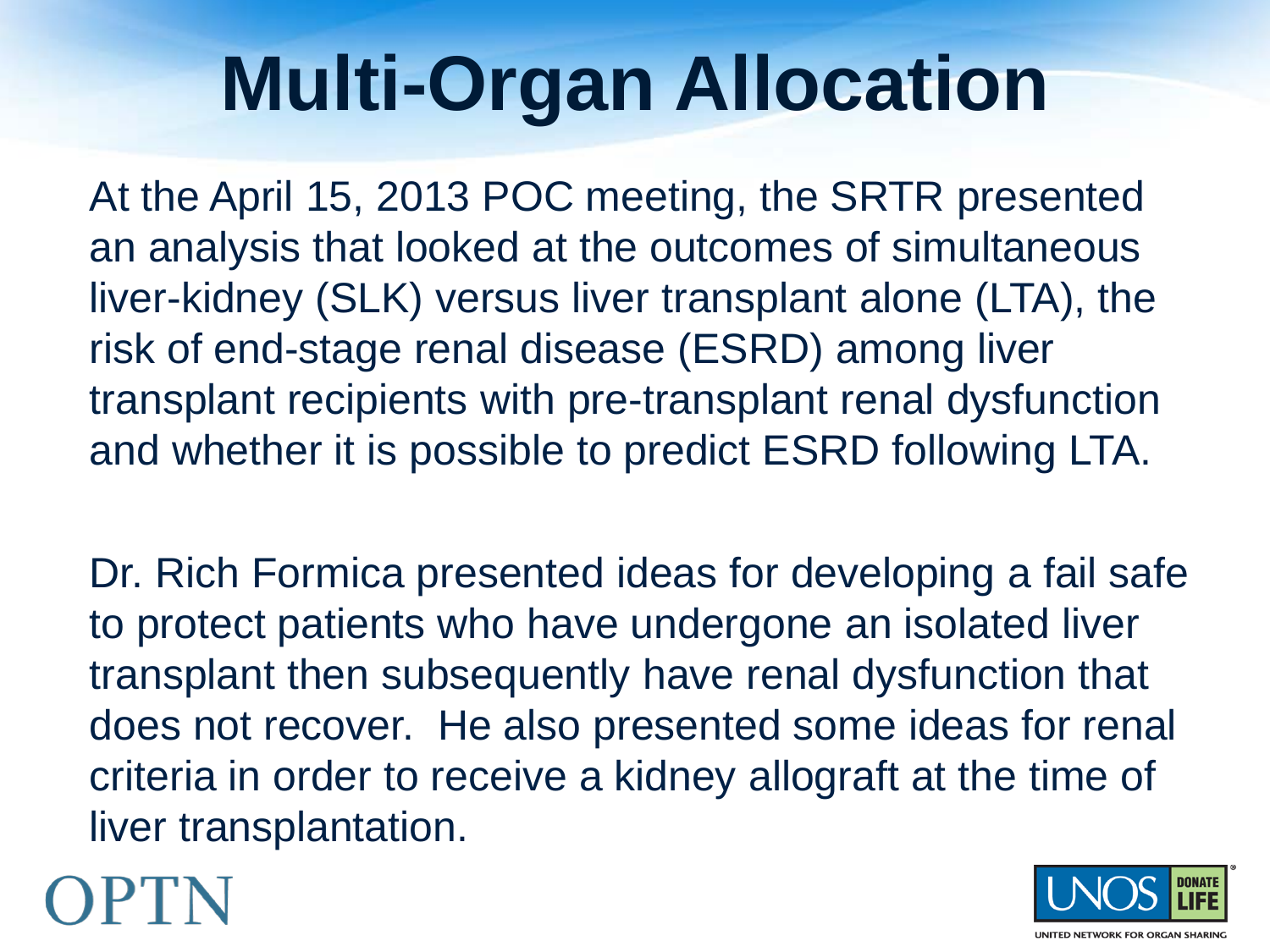Other issues discussed:

#### **PSRs**

 Currently, if you perform a living donor kidney transplant following a liver transplant you have the patient survival of a liver-kidney but it counts as an individual living donor kidney transplant and an isolated liver transplant on the PSRs.

#### **Immunosuppression**

Is there an immunological disadvantage of receiving organs from different donors at different times, as opposed to simultaneous donation from the same donor at one time.



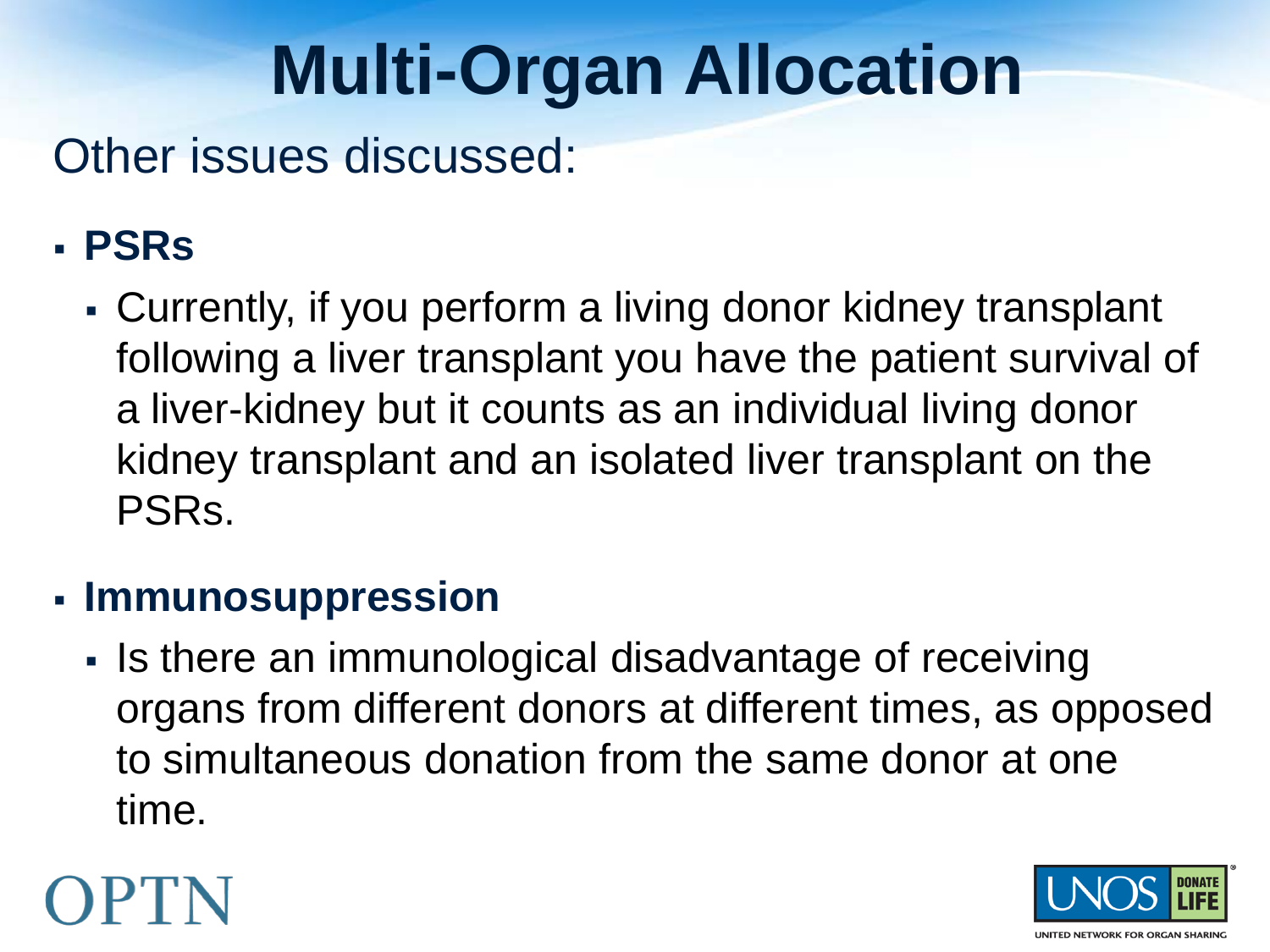Other issues discussed:

#### **Heart/Kidney**

 Need to take into account the increasing number of sensitized patients because those patients routinely wait considerable longer for an organ.

#### **Modeling/Data**

- Evaluate the different scenarios and factors to determine a safety net.
- Get information about the number of SCD kidneys that become available for the kidney only candidates if they are not used for multi-organ transplants.



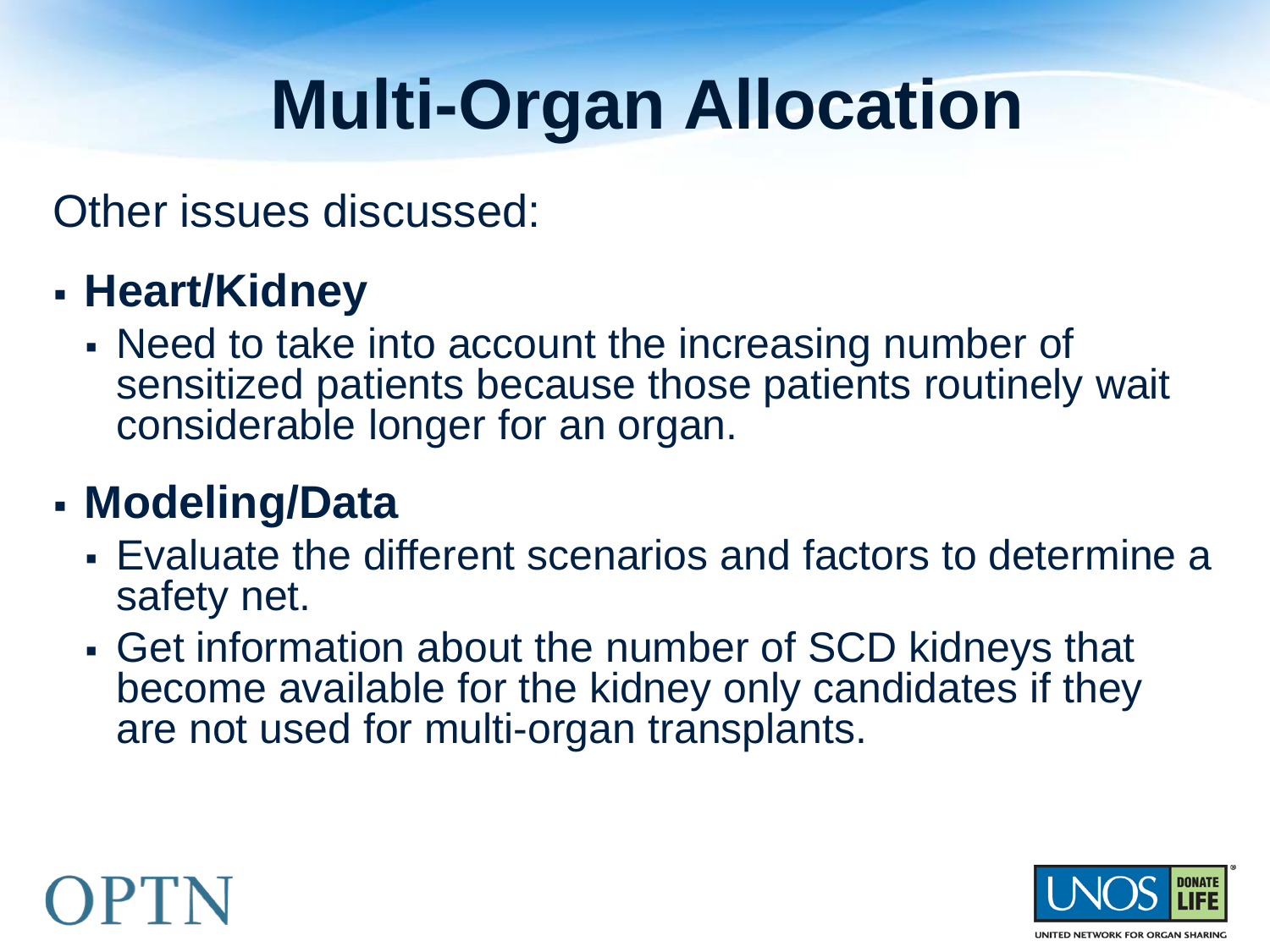Other issues discussed:

#### **Failsafe (or safety net)**

- $\blacksquare$  It was noted that the 25<sup>th</sup> percentile was established as a starting point in order to collect information that can be measured and adjusted if necessary
- It is important to provide a safety net that allows for a subsequent kidney transplant if renal function does not improve based on proposed criteria.



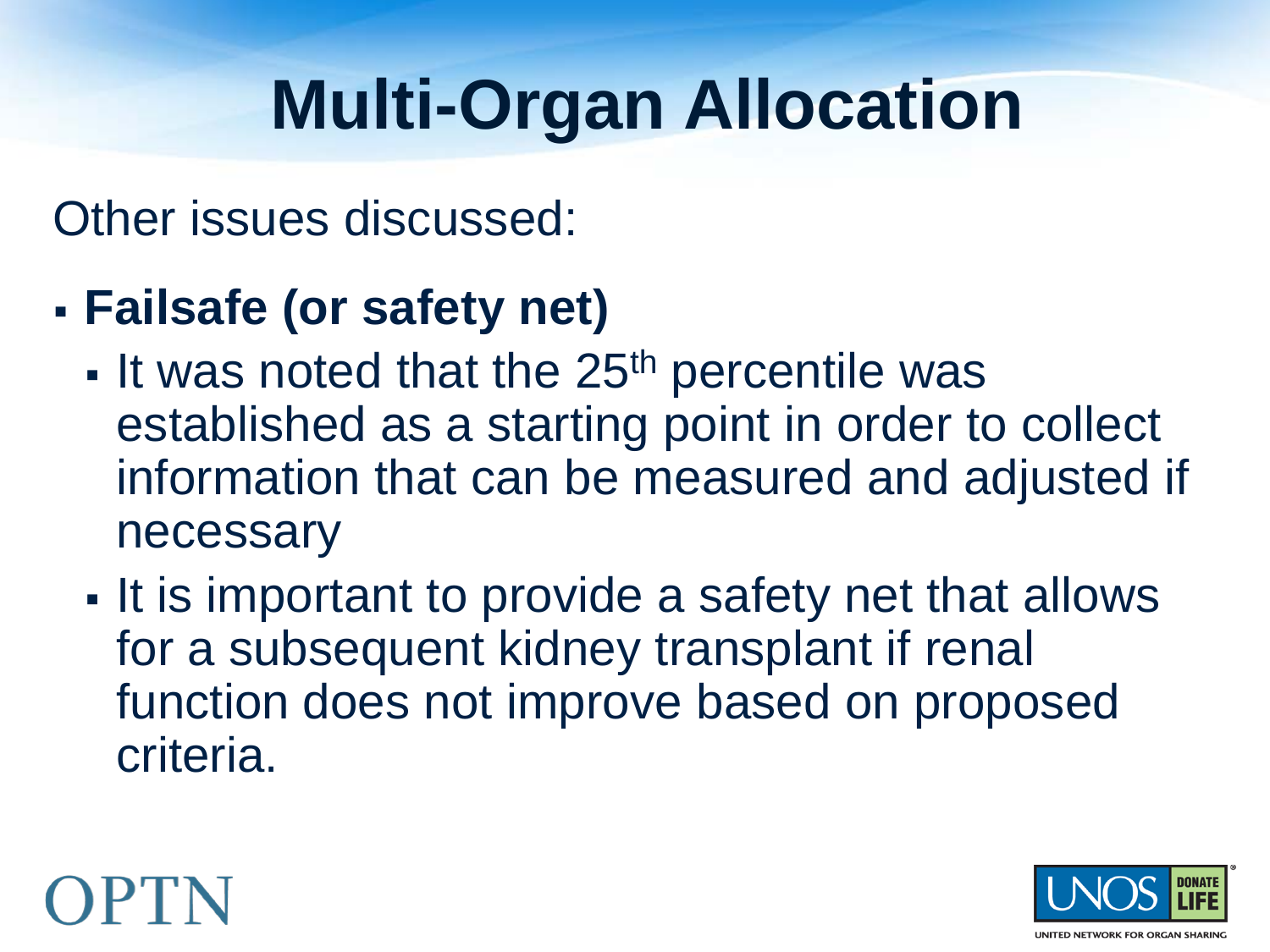### **Path Forward**

The POC will continue to develop an ethical framework and initial proposal to send to the organspecific committees.

Suggestion was made to get AST /ASTS involved early on.

POC leadership will work with the SRTR to identify the data needed to continue moving this proposal forward.



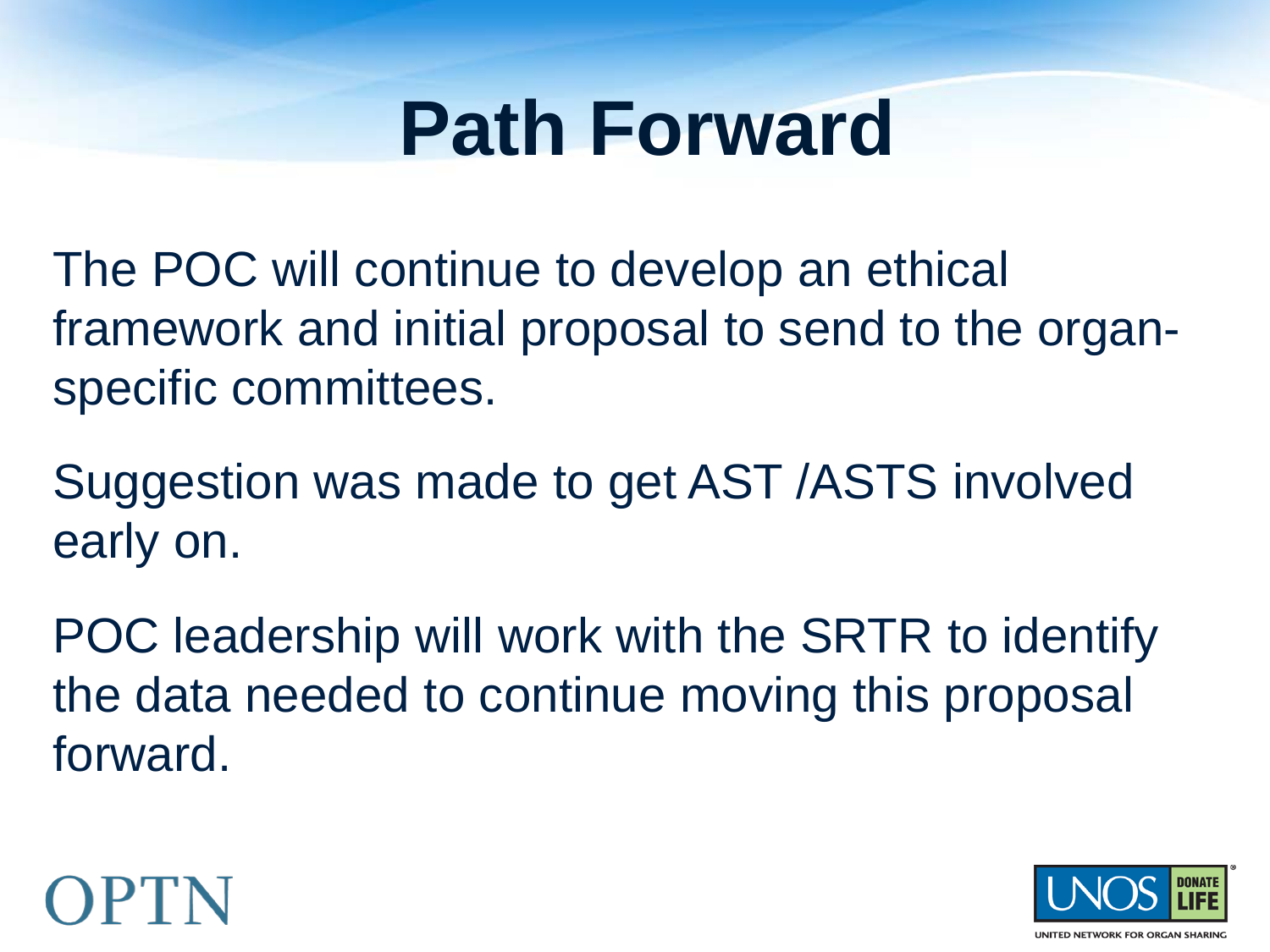## **Policy Rewrite Project**

The policies were distributed for public comment last summer.

- There was considerable feedback
- UNOS staff is working on revision to the policies based on the feedback
- POC members and the relevant committees are reviewing the post public comment drafts.
- The proposal will be distributed again for public comment this summer